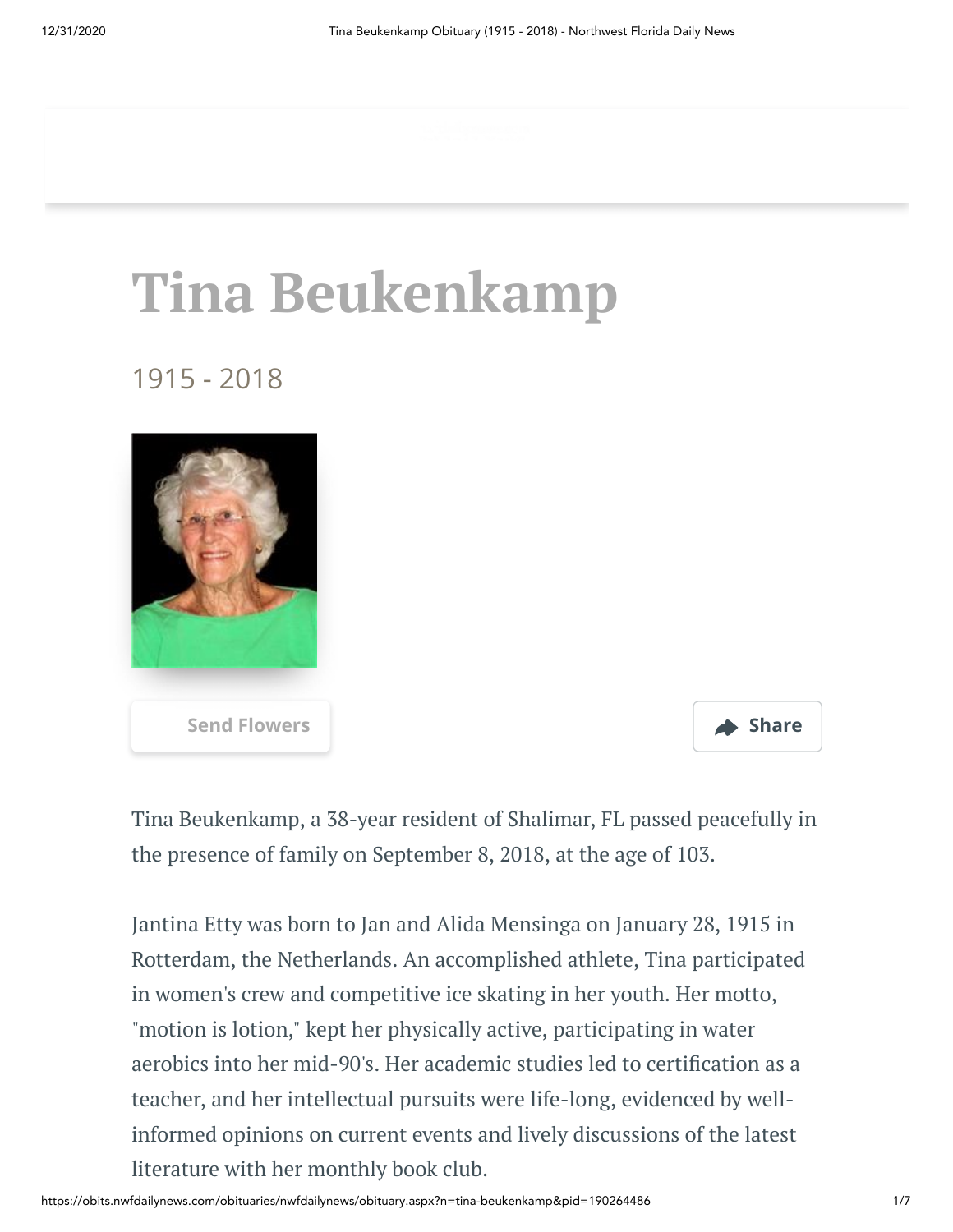On March 18, 1939, Tina married Dr. Radboud "Bob" Laurens Beukenkamp, PhD., an aspiring agronomist. Their 54-year journey together commenced with a honeymoon in Austria, driving through prewar Germany on the back of a motorcycle.

The newlyweds' world was soon plunged into darkness, as Europe was engulfed by World War II and the Netherlands were invaded and occupied by Nazi Germany. The ensuing war years brought times of joy, as Tina and Bob celebrated the births of their first three children, along with harrowing times of oppression, deprivation, and hunger. They were active in 'The Resistance' (the organized underground force fighting the Nazis.) These life stories are legendary among family and friends. Tina's trademark iron will, strong mettle, and ingenuity were forged in those years.

The post-war years of the late '40s and early '50s found Tina and family living overseas, as Bob was posted first to Buenos Aires, Argentina in diplomatic service to the Netherlands, and later to Washington, D.C., where their fourth child was born. Bob subsequently entered the private sector and the family moved to Lisbon, Portugal. In the mid '50s, Tina, Bob, and the children returned to Washington, D.C., eventually becoming U.S. citizens.

Bob's business pursuits next took the globetrotting family to Geneva, Switzerland and Mexico City. In the mid '60s, they again returned to Washington, D.C., when Bob reentered government service with the U.S. Department of Agriculture. Residencies in D.C. were interspersed with diplomatic postings to Rome, Italy and Brasilia, Brazil. Each destination brought with it another language to learn and new friendships that lasted a lifetime.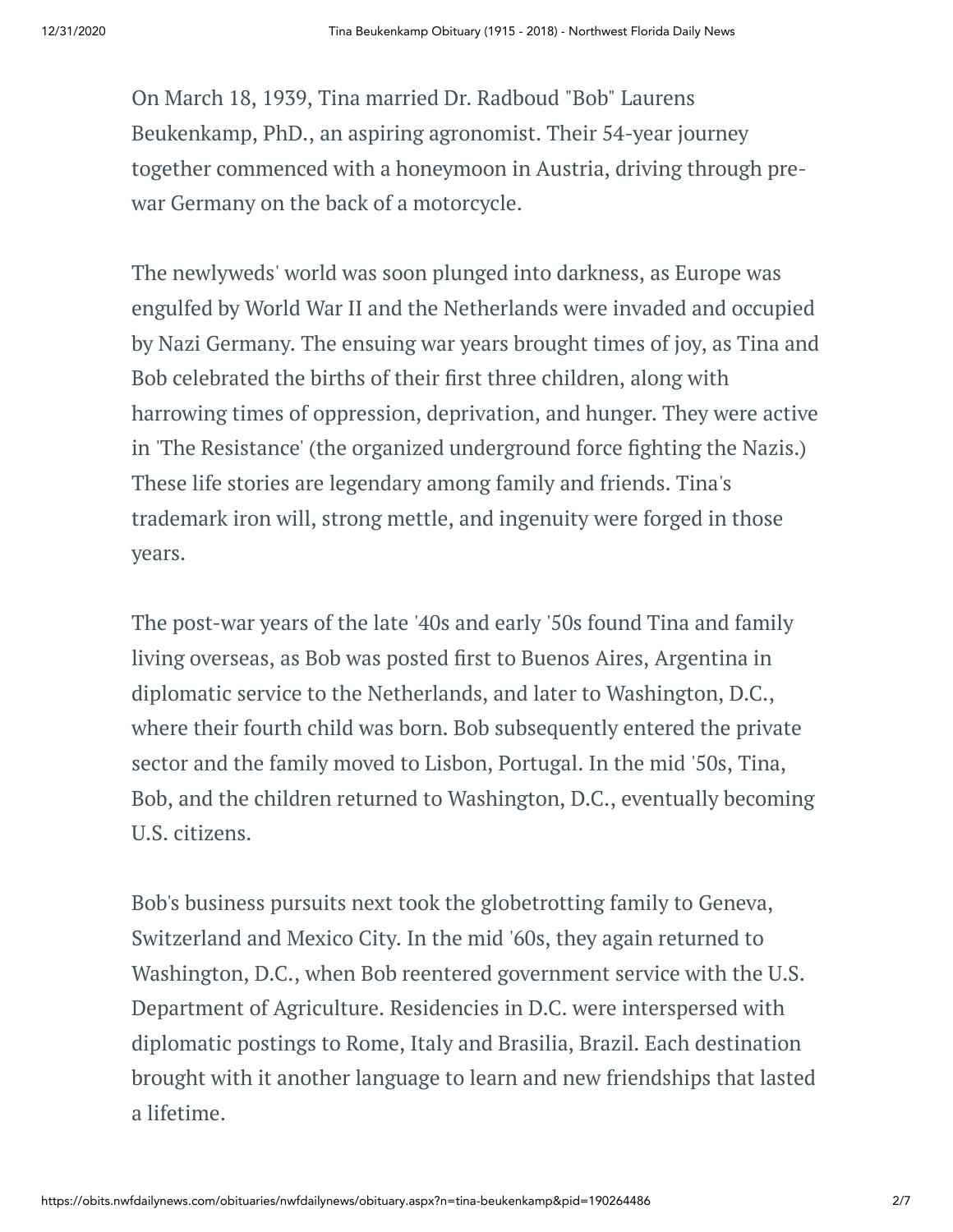After living in New Orleans for several years, Tina and Bob retired to Shalimar in 1981. Devout parishioners of St. Simon's on the Sound, they travelled far and near proclaiming love of Christ as leaders of the Disciples of Christ movement, and Tina served on the Vestry at the young age of 100.

Tina's zest for life and insatiable curiosity were undiminished by Bob's passing in 1993. A multi-lingual citizen of the world, she loved engaging with fellow humans in all their cultures and ethnicities and continued to travel, visiting Indonesia, Iceland, Scotland, Scandinavia, S. America, Alaska, and Russia, among other places.

Tina was particularly devoted to her 11 grandchildren and 18 greatgrandchildren, all of whom shared a special and very personal bond with "Oma Tina". She is survived by her children, Alida Codel, Jackie Gahan, Erik Beukenkamp and Felix Beukenkamp.

A memorial service will be held at 2 pm on Saturday, October 6, 2018 at St. Simons on the Sound Episcopal Church, followed by a reception. In lieu of flowers, memorial contributions may be made to St. Simon's Episcopal Church, 28 Miracle Strip Pkwy SW, Fort Walton Beach, FL 32548.

To Plant Memorial Trees in memory, please visit our **[Sympathy](https://sympathy.legacy.com/en-us/funeral-flowers/name/tina-beukenkamp-funeral-flowers/p190264486/?affiliateId=2195&pm=240) Store**.

Published in Northwest Florida Daily News on Sep. 20, 2018.

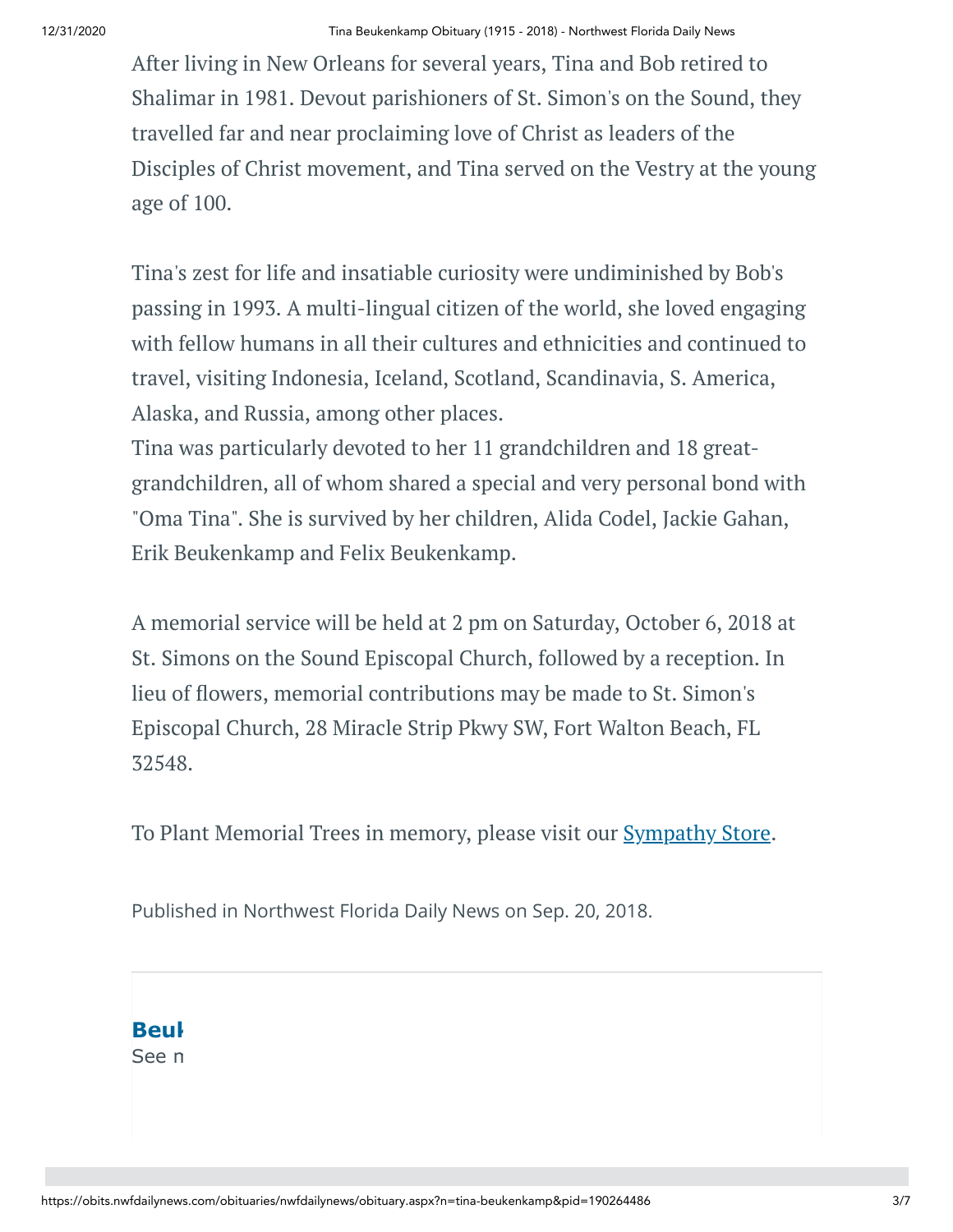# **MEMORIES & CO N DOLE N CES**

What would you like to say about Tina?

Not sure what to say?  $\blacktriangleright$ 

# Add a photo

Your Name

Your Email Address

Your Relationship

 $\boxdot$  Get email updates for this page

**Add Memory**

[Posting Guidelines](https://www.legacy.com/guestbooks/posting-guidelines.aspx?n=Tina-Beukenkamp&pid=190264486) | [FAQ](https://www.legacy.com/guestbooks/faq.aspx?n=Tina-Beukenkamp&pid=190264486)

# **3 entries**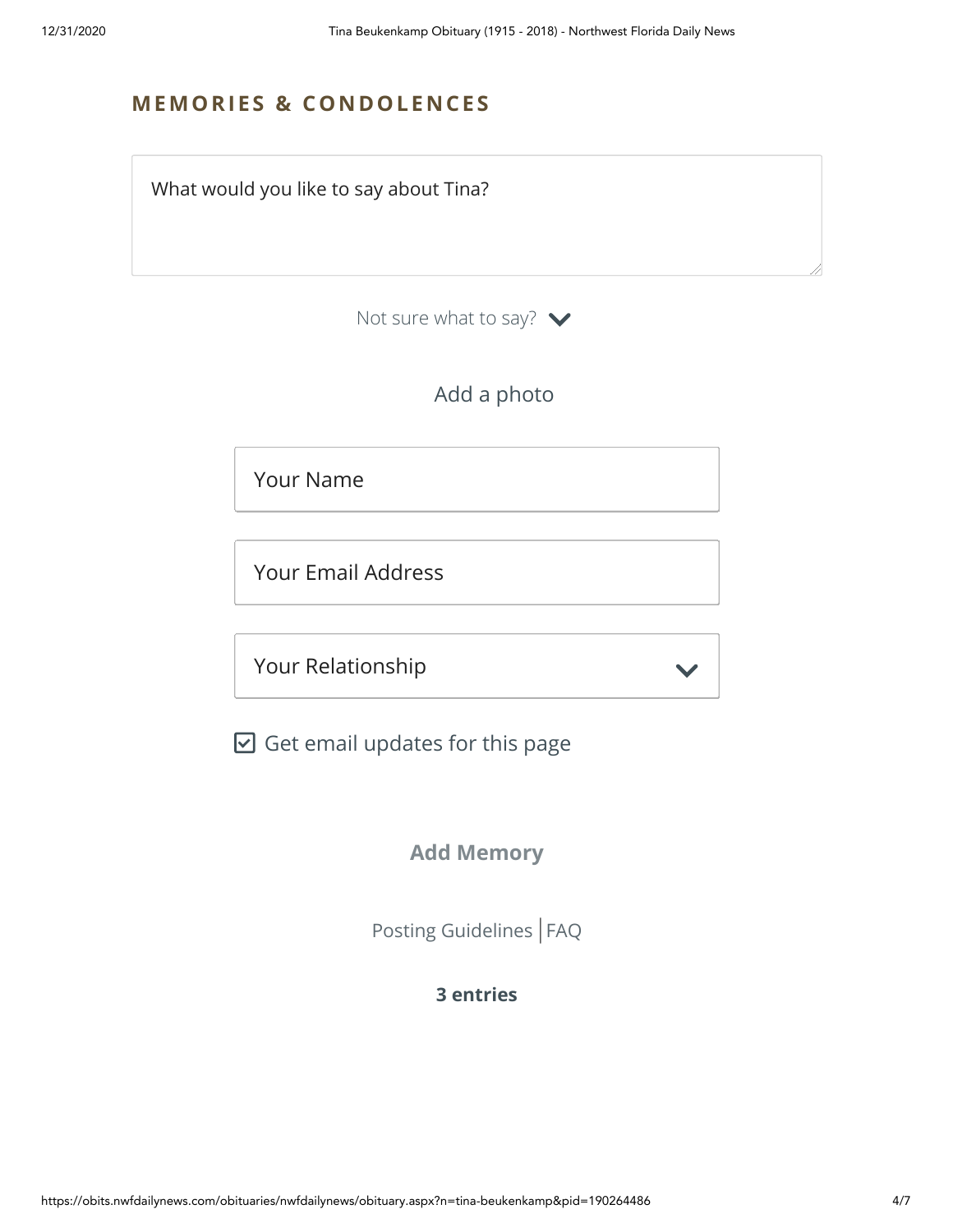# October 6, 2018



Tina's wit, compassion, and tenacity will forever be etched in my heart. I'll think of her with every book I finish (for the book club she led), with every soup I make (for that's the secret to living long, she told me), for every kind act I deliver to others (for she always encouraged me in saying how proud she was of my drive to magnify hope), and with zeal for life (as she was so grateful to God for hers). I'll miss running into her at Publix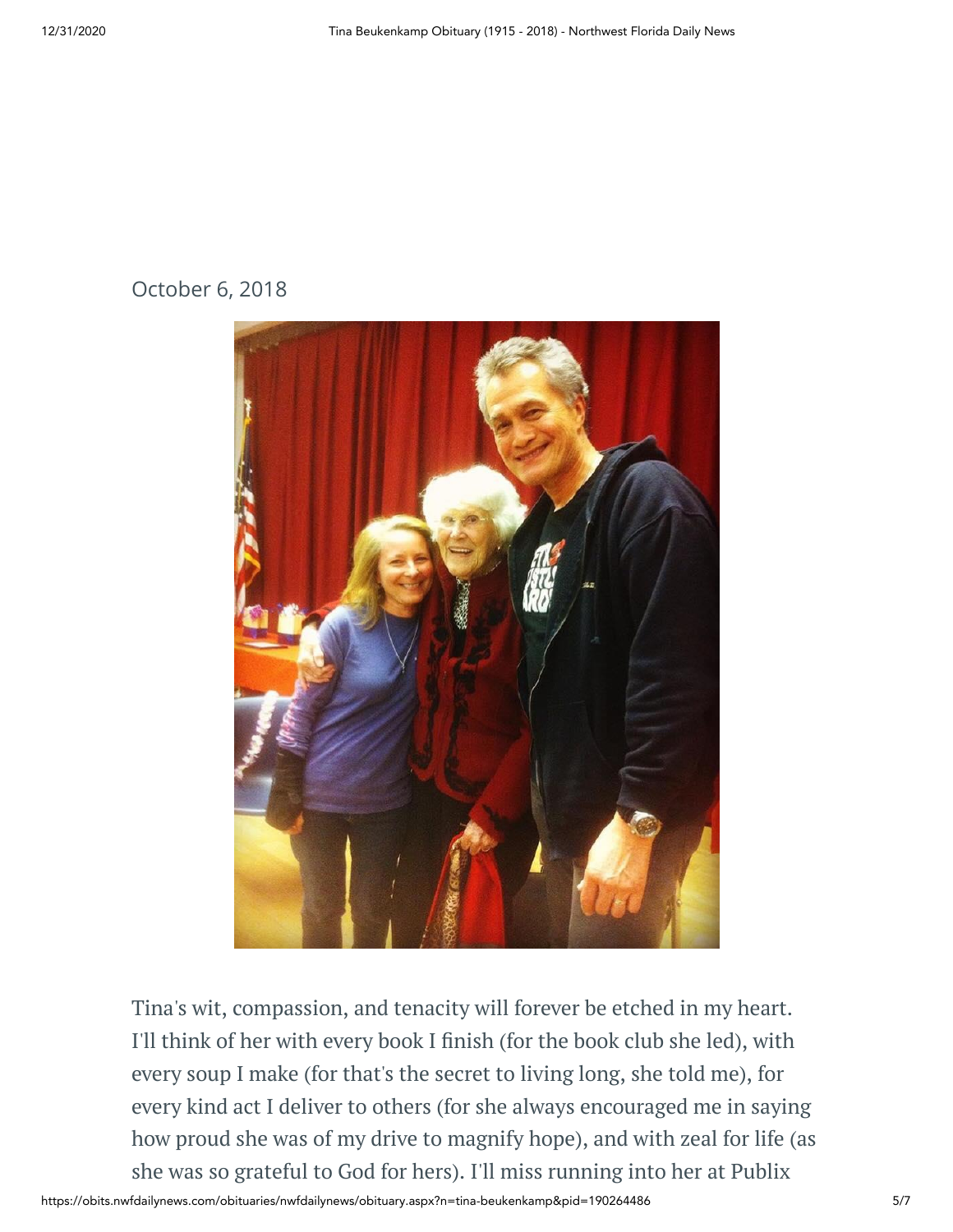grocery store. She would stop in aisle, touch my cheeks, and ask, How are you?! How's your handsome husband Chuck?! And the children, Loren?! And Derek? She held my family as precious, and she remains so to us. I can only imagine the glory she now knows. One day, we will see you again! Till then, her love will remain in the fabric of our lives.

#### **Maryann & Chuck Makekau**

September 21, 2018

So sad to hear of your mothers passing Felix and family. She was an admirable lady who blessed many hearts in her lifetime. I know she is at peace and touching the face of God. Many prayers and blessings to your family.

#### **Anita Root**

September 21, 2018

A great light has gone from this world. It was my blessing to have known you! Judith Marshall

### **INVITE OTHERS TO ADD MEMORIES**

Share to let others add their own memories and condolences



# **ADVICE & SUPPORT**